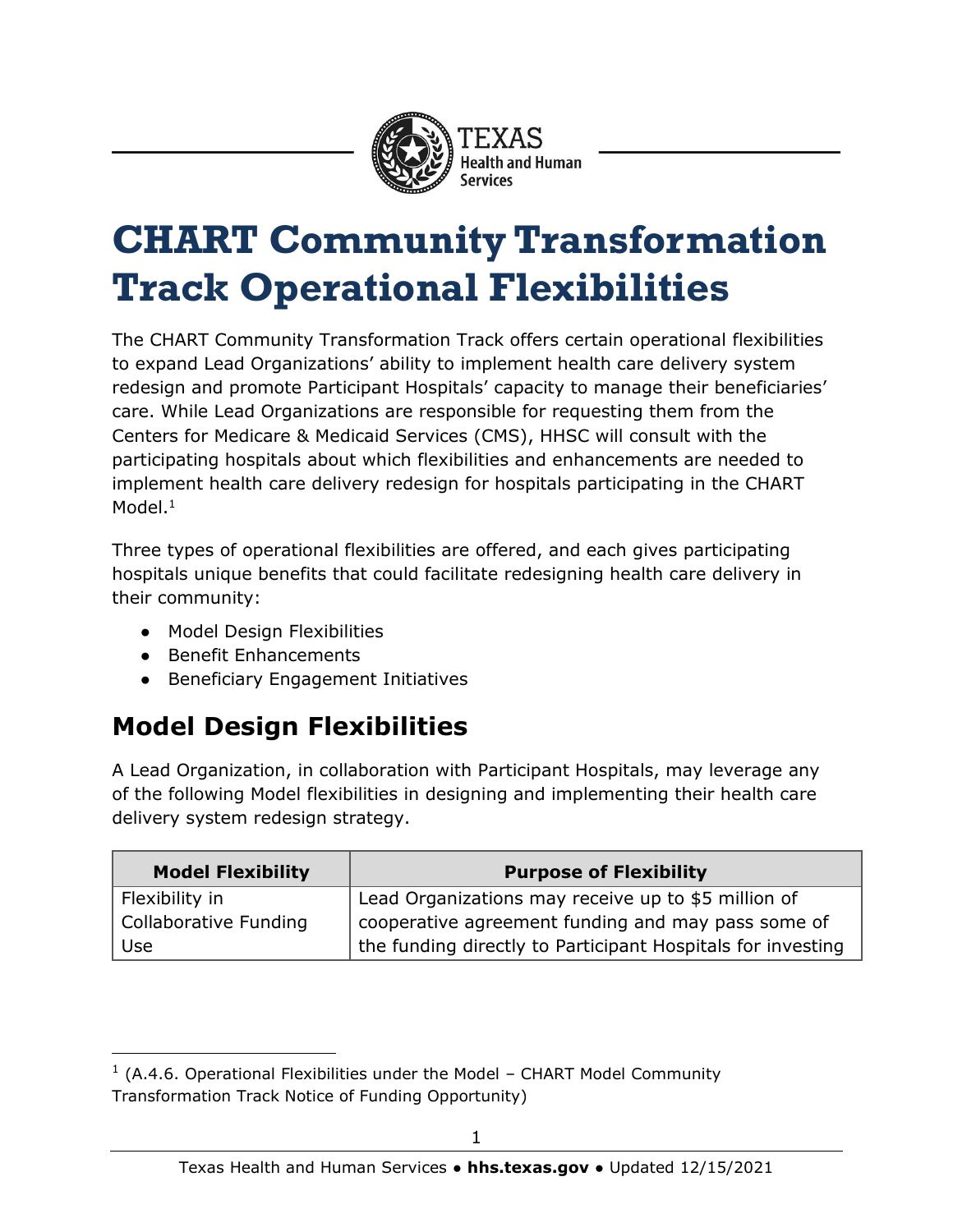| <b>Model Flexibility</b>       | <b>Purpose of Flexibility</b>                                                                                 |
|--------------------------------|---------------------------------------------------------------------------------------------------------------|
|                                | in and successfully implementing health care delivery<br>redesign efforts at the hospital-level. <sup>2</sup> |
|                                |                                                                                                               |
| Flexibility in Applying        | Lead Organizations will be able to negotiate participant-                                                     |
| <b>Discounts</b>               | level discount factors with Participating Hospitals,                                                          |
|                                | subject to CMS approval, so long as the aggregate                                                             |
|                                | discount equals the final discount factor <sup>3</sup> for the total                                          |
|                                | revenue in the Community. This will allow Participant                                                         |
|                                | Hospitals and Lead Organizations to optimize                                                                  |
|                                | participant-level discount factors to hospitals of different                                                  |
|                                | sizes to help recruit and retain Participant Hospitals.                                                       |
| <b>Flexibility for Service</b> | When Participant Hospitals shut down a service line,                                                          |
| Line Adjustments               | they will lose revenue from that service line while other                                                     |
|                                | Participant Hospitals may gain revenue from additional                                                        |
|                                | utilization. To the extent that Lead Organizations are                                                        |
|                                | able to construct voluntary budget-neutral agreements                                                         |
|                                | with multiple Participant Hospitals, CMMI will distribute                                                     |
|                                | payments for service line adjustments between                                                                 |
|                                | hospitals.                                                                                                    |
| Flexibility to Include or      | Participant Hospitals have the ability to elect whether or                                                    |
| Exclude Outliers in the        | not to participate in an optional outlier policy if they                                                      |
| <b>CPA</b>                     | would like to limit the impact of extraordinarily high cost                                                   |
|                                |                                                                                                               |
|                                | claims on their CPA. Participant Hospitals may elect not                                                      |
|                                | to participate in such an arrangement if they believe that                                                    |
|                                | their cost-reduction efforts will influence outlier costs. <sup>4</sup>                                       |
| Flexibility in Care            | Communities will be able to develop care transformation                                                       |
| <b>Transformation Strategy</b> | strategies that are customized to meet the needs of their                                                     |
|                                | beneficiaries, improve health outcomes, and maintain or                                                       |
|                                | improve access to care.                                                                                       |

<sup>&</sup>lt;sup>2</sup> In HHSC's application, it proposed to allocate up to \$2.7 million of the cooperative agreement funding to Participant Hospitals to be used to purchase telemedicine equipment, training, software, and hire additional staff, if needed, to implement transformation goals. <sup>3</sup> The discount factor refers to the small percentage discount applied to the capitated payment amount (CPA). The specific discount factor for a Community is determined by its total Medicare FFS revenue under the capitated payment arrangement at the Communitylevel (A.4.1. Key Terms – CHART Model Community Transformation Track Notice of Funding Opportunity)

j

<sup>4</sup> Communities that opt to include the outlier adjustment in their payments will not be accountable for beneficiary claims for eligible hospitals services that are considered 'high cost claims'. ([CMS CHART Model Frequently Asked Questions \(PDF\)](https://innovation.cms.gov/media/document/chart-model-faqs))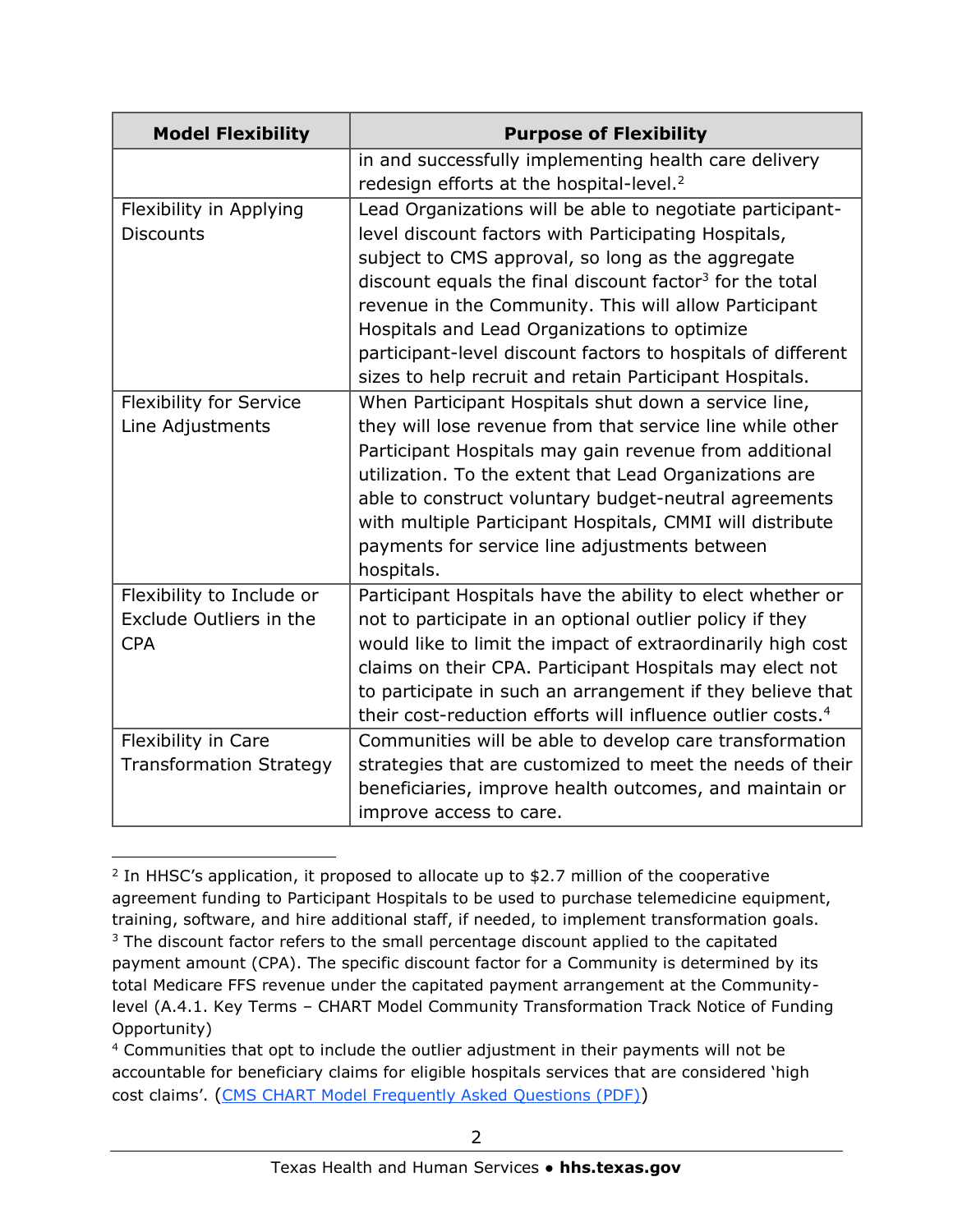## **Benefit Enhancements**

Participant Hospitals may request through their Lead Organizations for CMS to waive any of the following Medicare provisions for the purpose of testing the CHART Model. Participant Hospitals should review these waivers to determine which, if any, may be helpful to implement their health care delivery redesign strategy and in the design of the hospital's telemedicine project.

| <b>Waiver</b>               | <b>Purpose of Waiver</b>                                   |
|-----------------------------|------------------------------------------------------------|
| SNF 3-Day Rule Waiver       | This would waive the rule requiring a three-day stay in a  |
| (Section 1861(i) of the     | Participant Hospital with swing-bed for approval of        |
| Act)                        | Medicare post-hospital extended care services prior to     |
|                             | admission to a SNF.                                        |
| <b>Telehealth Expansion</b> | This would expand allowable originating sites to include   |
| (Section 1834(m) of the     | a beneficiary's place of residence for certain synchronous |
| Act)                        | and asynchronous telehealth services. Services would be    |
|                             | related to wellness visits, evaluation & monitoring, and   |
|                             | analyzing patient images. Additionally, health care        |
|                             | providers would be permitted to engage in telehealth       |
|                             | services with individuals who are not established          |
|                             | patients.                                                  |
| Care Management Home        | This would allow Participant Hospitals to offer home       |
| <b>Visits</b>               | visits to beneficiaries proactively and in advance of any  |
| (Section 1835(a)(2)(A)      | potential hospitalization and would waive the              |
| of the Act)                 | homebound requirement for receiving such services.         |
| Waiver of certain           | Waivers of Medicare CoPs could allow Participant           |
| Medicare Hospital and/or    | Hospitals to make certain changes to their facility        |
| <b>CAH Conditions of</b>    | structure, and maintain their hospital or CAH status for   |
| Participation (CoPs)        | the purpose of Medicare enrollment and certification,      |
|                             | Medicare hospital quality reporting, and in order to       |
|                             | receive payments under the capitated payment               |
|                             | arrangement.                                               |
| CAH 96 Hour                 | This would waive the condition of payment for inpatient    |
| <b>Certification Rule</b>   | CAH services that a physician must certify that a patient  |
| (Section 1814(a)(8) of      | is expected to be discharged or transferred within 96      |
| the Act and 42 C.F.R.       | hours of being admitted into a CAH.                        |
| §424.15)                    |                                                            |